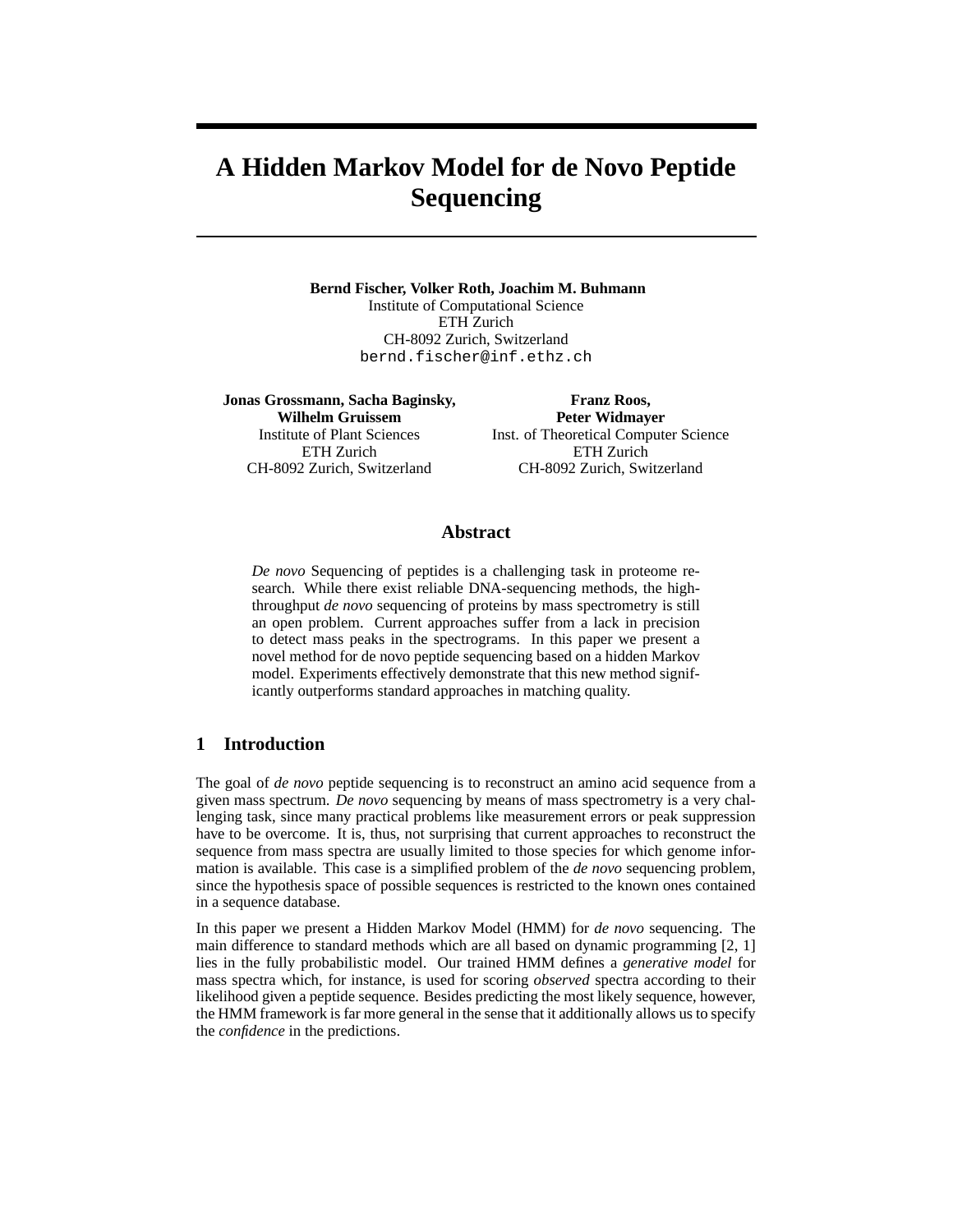## **2 Tandem Mass Spectrometry**

In a typical sequencing experiment by mass spectrometry a protein is digested with the help of an enzyme. This digestion reaction breaks the protein into several *peptides*, each of which consists of a short sequence of typically 10 to 20 amino acid residues, with an additional H-atom at the N-terminus and an OH-group at the C-terminus.



Figure 1: In the first mass measurement the parent mass is selected. In the second measurement the peptide is dissociated and the mass of the ion fragments is measured.

There are two measurement steps in a *tandem mass spectrometer*. The first step is responsible for filtering peptides of a certain total mass (also called the *parent mass*). The difficulty in measuring the parent mass arises from different  ${}^{12}C/{}^{13}C$  isotope proportions of the approximately 30-80 C-atoms contained in a peptide. Fluctuations of the  $^{13}$ C fraction result in a binomial distribution of parent masses in the measurement. Given such an "ion count distribution" one can roughly estimate the mono-isotopic parent mass of the peptide, where the term mono-isotopic here refers to a peptide that contains exclusively  $^{12}$ C atoms. In practice, all isotope configurations of a peptide with parent masses that do not exceed the estimated mono-isotopic mass by more than a predefined offset are separated from the other peptides and passed to the second spectrometer.



Figure 2: Top: The ideal peaks of a peptide sequence are drawn. Bottom: The spectrum of the corresponding peptide.

In the second mass measurement, a peptide is split into two fragments by means of collision induced dissociation with a noble gas. In almost all cases the peptide is broken between two amino acids. Thus, an ideal spectrum is composed of the masses of all prefix and suffix sequences of the peptide. Deviations from this ideal case are e.g. caused by problems in determining the exact mono-isotopic mass of the fragments due to isotope shifts. Further complications are caused by an accidental loss of water  $(H_2O)$ , ammonia  $(NH_3)$  or other molecules in the collision step. Moreover, the ion counts are not uniformly distributed over the spectrum. And last but not least, the measurements are noisy.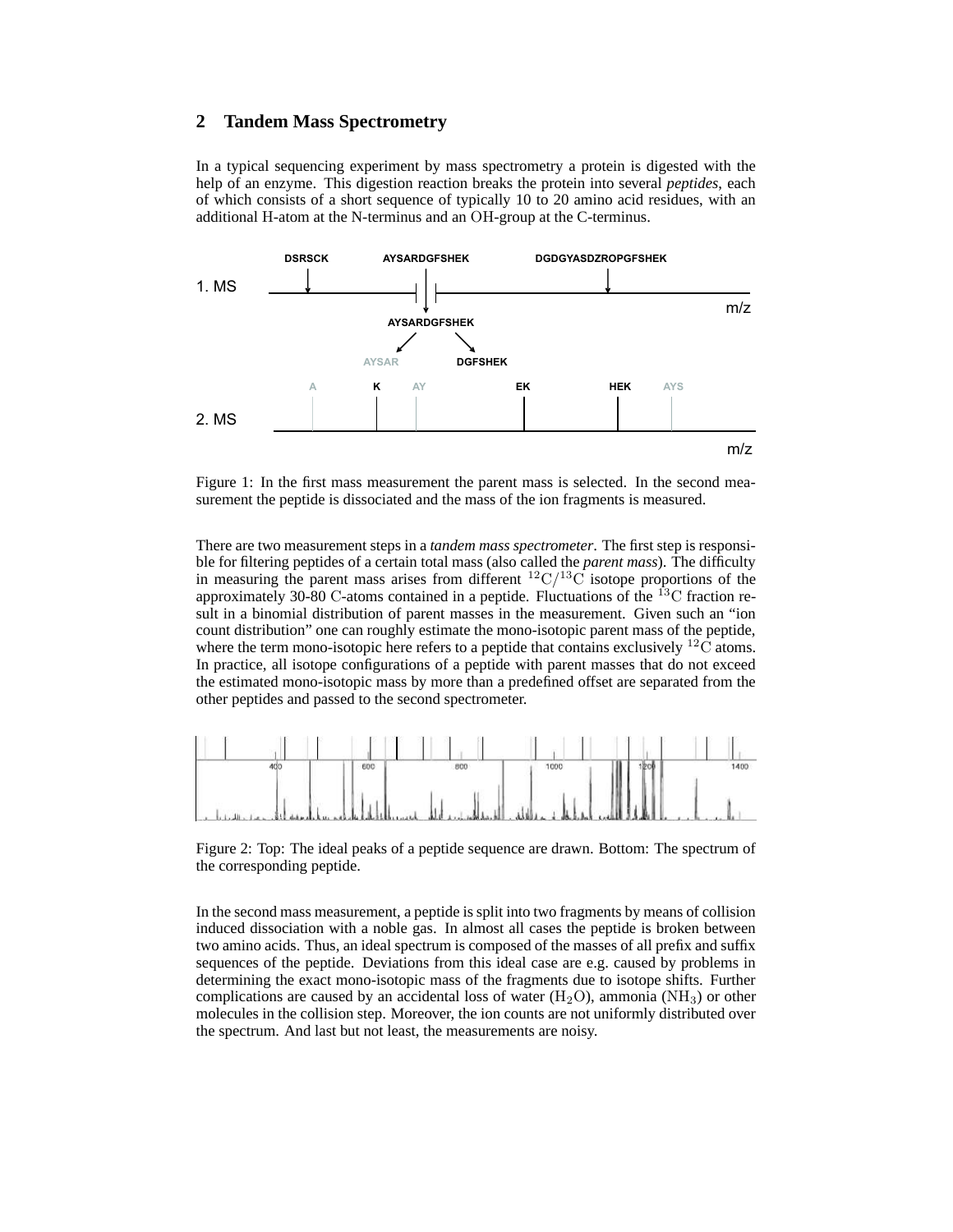## **3 The Hidden Markov Model for de Novo Peptide Sequencing**

A peptide can formally be described as a sequence of symbols from a fixed alphabet  $A$  of 20 amino acids. We will denote amino acids with  $\alpha \in A$  and the mass of an amino acid with  $M(\alpha)$ . The input data is a spectrum of ion counts over all mass units. The ion count for mass m is denoted by  $x(m)$ . The spectra are discretized to approximately one Dalton mass units and normalized such that the mean ion count per Dalton is constant.

The mono-isotopic parent mass  $m'_p$  of the peptide  $\mathcal{P} = (\alpha_1, \dots, \alpha_n)$  with  $\alpha_i \in \mathcal{A}$  is the sum of all amino acid masses plus a constant mass for the N- and C-termini.  $m'_p =$  $constN + \sum_{i=1}^{n} M(\alpha_i) + constC$ . For the sake of simplicity it is assumed that the N- and C-termini are not present and thus the parent mass considered in the sequel is

$$
m_p = \sum_{i=1}^n M(\alpha_i).
$$
 (1)

In the HMM framework a spectrum is regarded as a realization of a random process. The *physical* process that generates spectra is based on the fact that a peptide is randomly broken into two parts by interaction with a noble gas. Each of these parts is detected in the mass spectrometer and increases the ion-count in the corresponding mass interval. Finally, a histogram over many such events is measured. In order to derive a *model* of the generation process, we make the simplifying assumptions that (i) breaks occur only at amino acid boundaries, and (ii) the probability of observing a break after a certain amino acid depends only on the amino acid itself. These assumptions allow us to model the generative process by way of a *Markov process* on a finite state automation. In such a model, the process of generating a spectrum for a peptide of known parent mass is formalized as a path through the automaton in 1 Dalton steps until the constraint on the parent mass is satisfied.

#### **3.1 Finite State Automaton**



Figure 3: The finite state machine of the Hidden Markov Model. For each amino acid  $\alpha$ there is a list of  $M(\alpha)$  states.

The finite state automaton (fig. 3) has one initial state  $s_0$ . For each amino acid  $\alpha \in \mathcal{A}$ there exists a list of  $M(\alpha)$  states  $s_1^{\alpha}, \ldots, s_{M(\alpha)}^{\alpha}$ . Together with the end states  $s_+$  and  $s_$ the complete set of states is

$$
S = \{s_0\} \cup \{s_j^{\alpha} \mid \alpha \in A, 1 \le j \le M(\alpha)\} \cup \{s_+, s_-\}.
$$
 (2)

The bold edges in the graph correspond to state transition probabilities  $a(s, t)$  from state  $s$ to state t. Once the automation is in the first state  $s_1^{\alpha}$  of a state list of one amino acid  $\alpha$ , it has to pass through all other states within the specific list. Thus for the next  $M(\alpha)$  steps the list corresponding to amino acid  $\alpha$  is linearly traversed. If the automaton is in the last state  $s^{\alpha}_{M(\alpha)}$  of a list, it can reach the start states  $s_1^{\alpha'}$  of any other amino acid  $\alpha'$ . The random variable for the state sequence is denoted by  $Y_1, \ldots, Y_{m_p}$ . The transition probabilities are

$$
a(s,t) = P\{Y_{i+1} = t | Y_i = s\} = \begin{cases} 1 & \forall \alpha \in \mathcal{A}, 1 \le i < M(\alpha): s = s_i^\alpha \land t = s_{i+1}^\alpha \\ r_\alpha & \forall \alpha \in \mathcal{A}, \beta \in \mathcal{A}: s = s_{m(\beta)}^\beta \land t = s_1^\alpha \\ 0 & \text{else.} \end{cases} \tag{3}
$$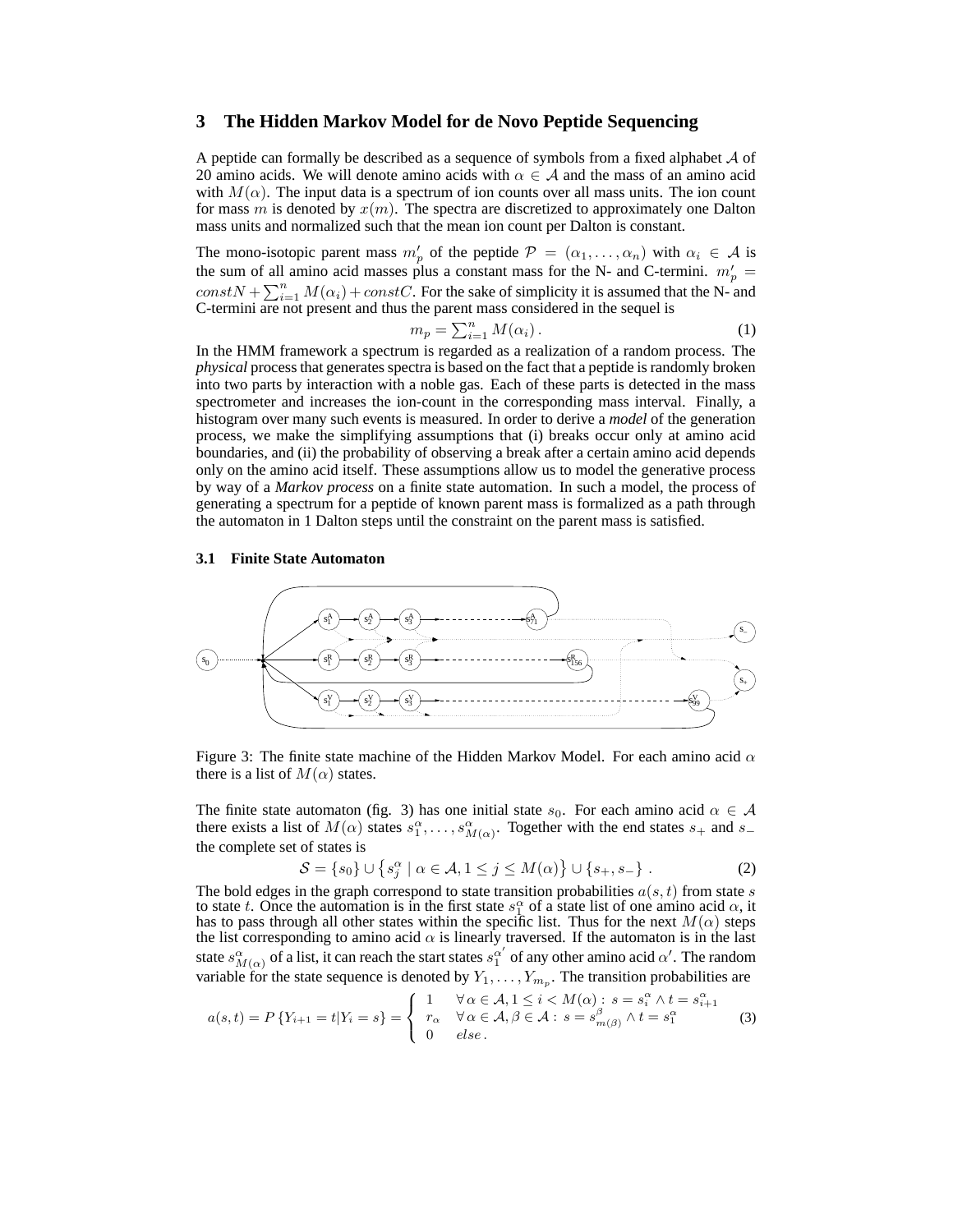The first row  $(a(s, t) = 1)$  describes the case where the automaton is in a non-terminating state of a list of amino acid  $\alpha$  (1  $\leq i$  <  $M(\alpha)$  :  $s = s_i^{\alpha}$ ), where the following state is accepted with probability 1. The second row, on the contrary, refers to a terminating state of a list. In such a case, the starting state of any other amino acid is selected with probability  $r_{\alpha}$ . The probabilities  $r_{\alpha}$  are the probabilities of occurrence of amino acid  $\alpha$ .

The transition probabilities  $a(s_0, t)$  from the start state  $s_0$  are the occurrence probabilities of the amino acids.

$$
a(s_0, t) = \begin{cases} r_\alpha & \forall \alpha \in \mathcal{A} : t = s_1^\alpha \\ 0 & else \end{cases}
$$
 (4)

Finally one has to ensure that the parent mass constraint is fulfilled. In order to satisfy the constraint we device a time dependent hidden Markov model in which the transition probability changes with a heavy side function at time  $m_p$  from  $a(s,t)$  to  $a'(s,t)$ . The dotted arrows in figure 3 show the transition probabilities  $a'(s,t)$  into the end states  $s_+$  and s−.

$$
a'(s,t) = \begin{cases} 1 & \forall \alpha \in \mathcal{A} : s = s_{M(\alpha)}^{\alpha}, t = s_+ \\ 1 & \forall \alpha \in \mathcal{A}, 1 \le i < M(\alpha) : s = s_i^{\alpha}, t = s_- \\ 0 & else \end{cases} \tag{5}
$$

If the automaton is in the last state  $s^{\alpha}_{M(\alpha)}$  of an amino acid state list, it changes to the positive end state  $s_{+}$  with probability 1 since the parent mass constraint is satisfied. If the automaton is in one of the other states, it changes to the negative end state s<sup>−</sup> since the parent mass constraint is violated. It is important to realize that all amino acid sequences that fulfill the parent mass constraint can be transformed into state sequences that end in the positive state  $s_+$  and vice versa.

#### **3.2 Emission Probabilities**



Figure 4: Mean height of ion counts for different shifts with respect to the ideal prefix fragments (a) and suffix fragments (b).

At each state of the finite state automaton an ion count value is emitted. Figure 4 shows the mean ion count for different positions relative to the amino acid bound averaged over all amino acids. The histograms are taken over the training examples described in the experimental section. It happens quite frequently that an amino acid looses water  $(H_2O)$ or ammonia  $(NH_3)$ . The ion count patterns for the prefix fragments (fig. 4 a) and the suffix fragments (fig. 4 b) are quite different due to chemical reasons. For instance, carbon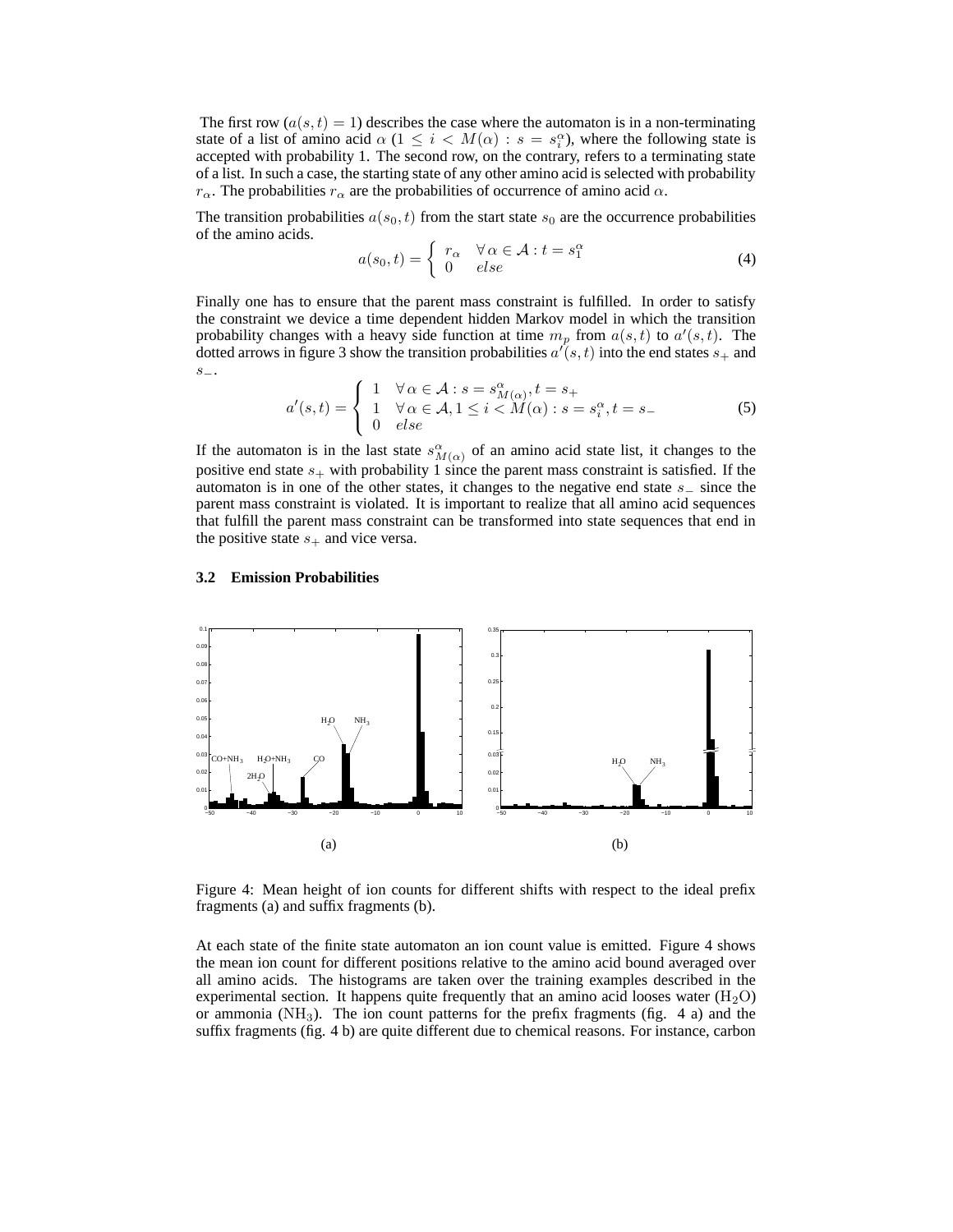monoxide loss in the suffix fragments is an unlikely event. Suffix fragments are more stable than prefix fragments: the central peak at position  $0$  (amino acid boundary) is three times higher for the suffix fragments than for the prefix fragments. Note that in figure 4 b) we used two different scales.



Figure 5: Folding the spectrum in the middle makes the intern mirror symmetry of the problem visible. The Markov chain models a sequence with three amino acids. The filled circles correspond to the amino acid boundaries. Each amino acid bound generates an ion count pattern for the prefix fragment and one for the suffix fragment.

Breaking a peptide in the second mass spectrometer produces both a prefix and a suffix fragment. To simultaneously process peaks of both types of fragments, we use one forward and one backward Markov chain which are independent of each other. Due to the inherent mirror symmetry of the problem (fig. 5) it is sufficient to limit the length of both models to  $m_p/2$ . For the recognition process we assume that we simultaneously observe two peaks  $x_{m,1} = x(m)$  and  $x_{m,2} = x(m_p - m)$  in step m. The joint observation of the prefix and the suffix peaks is an essential modeling step in our method.

The forward and the backward Markov chains are extended to hidden Markov models to describe the ion counts in the mass spectra. The emission probabilities depend on the two states of the prefix and suffix sequence, since these states give rise to ion counts in the measurements. We define

$$
b_{s,s'}(\mathbf{x}_m) = P\left\{ \bar{X}_m = \mathbf{x}_m = (x(m), x(m_p - m)) \mid \bar{Y}_m = (s, s') \right\}
$$
(6)

as the emission probabilities of ion counts.

 $X<sub>m</sub>$  are the (coupled) random variables of the ion counts. The hidden variables for the state sequence are denoted by  $\bar{Y}_m$ . This notion of coupled variables  $\bar{X}_m$  describes the transition from two independent Markov chains to one coupled hidden Markov model with a squared number of states (2-tuple states).

The joint probability of observable and hidden variables given the parent mass  $m_p$  is

$$
P\left\{X = \mathbf{x}, Y = y \mid s_{+}, m_{p}\right\} = a\left(s_{0}, y_{1}\right) a'\left(y_{m_{p}}, s_{+}\right).
$$
\n
$$
\left[\prod_{m=1}^{\frac{m_{p}-1}{2}} b_{y_{m}, y_{m_{p}-m}}(\mathbf{x}_{m}) a\left(y_{m}, y_{m+1}\right) a\left(y_{m_{p}-m}, y_{m_{p}-m+1}\right)\right] a\left(y_{\frac{m_{p}-1}{2}}, y_{\frac{m_{p}-1}{2}+1}\right).
$$
\n(7)

This formula holds for parent masses with an odd Dalton value, an equivalent formula can be derived for the even case. The first term in eq. (7) is the joint probability from  $s_0$  to  $y_1$  in the prefix model and the transition  $y_{m_p}$  to  $s_+$  in the suffix model. In each term of the product, two peaks are observed on both sides of the spectrum: one at position  $m$  and the other at the mirror position  $m_p - m$ . The joint probability of emissions is defined by  $b_{y_m,y_{m_n-m}}(x_m, x_{m_p-m})$ . Furthermore, the transition probabilities of the prefix and suffix sequences are multiplied which reflects the independence assumption of the Markov model.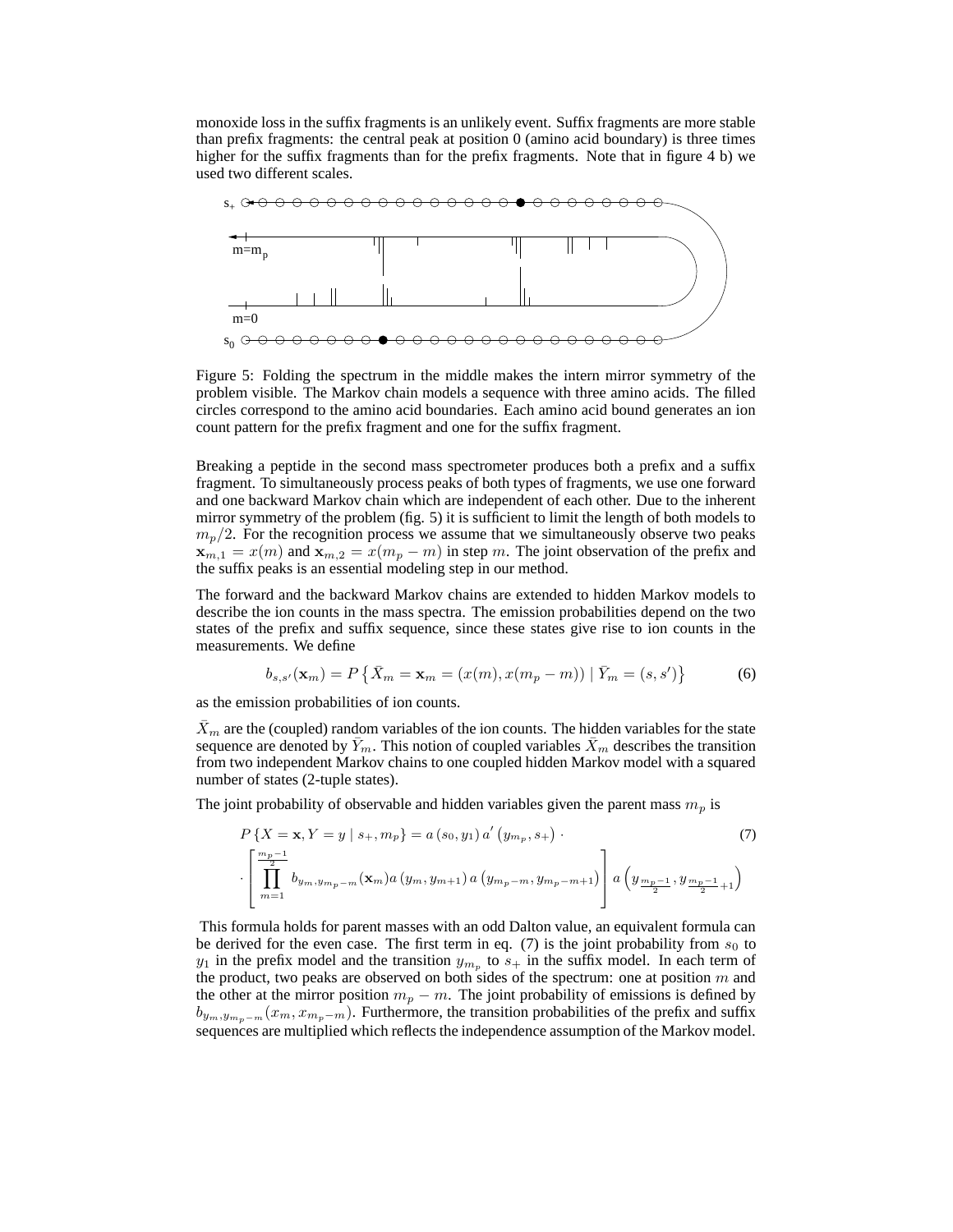The two chains are connected by the transition probability  $a(y_{(m_p-1)/2}, y_{(m_p-1)/2+1})$  of traversing from the last state of the forward Markov chain to the first state of the backward chain.

#### **3.3 Most Probable Sequence**

The input spectrum usually comes with an estimate of the parent mass with a tolerance of about 1 Dalton. Using a maximum likelihood approach the parent mass estimate is

$$
\hat{m}_p = \underset{m_p}{\text{argmax}} \, P\left\{ X = \mathbf{x} \mid s_+, m_p \right\} = \underset{m_p}{\text{argmax}} \sum_y P\left\{ X = \mathbf{x}, Y = y \mid s_+, m_p \right\} \, . \tag{8}
$$

The sum over all sequences can be computed efficiently by dynamic programming using the forward algorithm.

One result of *de novo* peptide sequencing is the computation of the best sequence generating a given spectrum. Given the estimated parent mass  $\hat{m}_p$  the maximum posterior estimate of the sequence is

$$
y^* = \underset{y}{\text{argmax}} P\{Y = y \mid X = \mathbf{x}, s_+, \hat{m}_p\} = \underset{y}{\text{argmax}} P\{X = \mathbf{x}, Y = y \mid s_+, \hat{m}_p\}.
$$
\n(9)

The best sequence can efficiently be found by the Viterbi algorithm. To compute the posterior probability one has to normalize the joint probability  $P\{X = x, Y = y \mid s_+, \hat{m}_p\}$  by the evidence  $P\{X = \mathbf{x} \mid s_+, \hat{m}_p\}$  using the forward-backward algorithm.

In the mass spectra ions with very low mass or almost parent mass are less frequently observed than ions with a medium mass. Therefore it becomes quite difficult to estimate the whole sequence with a high score. It is also possible to give a score for each subsequence of the peptide, especially a score for each amino acid. An amino acid is a subsequence  $y_p, \ldots, y_q$  of the state sequence  $y_1, \ldots, y_{m_p}$ .

$$
P\{y_p,\ldots,y_q \mid s_+,x,m_p\} \tag{10}
$$

$$
\frac{\sum_{y_1,\dots y_{p-1}} \sum_{y_{q+1},\dots,y_{m_p}} P\left\{y_1,\dots,y_{m_p}, x \mid s_+, m_p\right\}}{P\left\{x \mid s_+, m_p\right\}}
$$
(11)

This can again be computed by some variation of the forward and backward algorithm.

#### **3.4 Simplification of the Model**

=

The coupled hidden Markov model has  $2375^2 = 5640625$  states that leads to a runtime of 20 minutes per peptide which for practical applications is problematic. A significant simplification is achieved by assuming that there are two spectra observed, where the second one is the mirror version of the first one. The emission probabilities in this simplified model only depend on the states of the prefix Markov chain (fig. 6). Thus the emission of mirror peaks  $x(m_p-m)$  is deterministically coupled to the emission of the peak  $x_m$ . Since this model has only 2 375 states, the computation time reduces to 1-2 seconds per peptide.

## **4 Experiments**

In our experiments a protein probe of plant cell vacuoles (*Arabidopsis thaliana*) was digested with trypsin. The mass spectrometer gave an output of 7056 different candidate spectra. From a database search with SEQUEST [3] and further validation with PeptideProphet [4], 522 spectra with a confidence larger than 90% were extracted. It was shown that the PeptideProphet score is a very reliable scoring method for peptide identification by database search. The database output was used as training data. The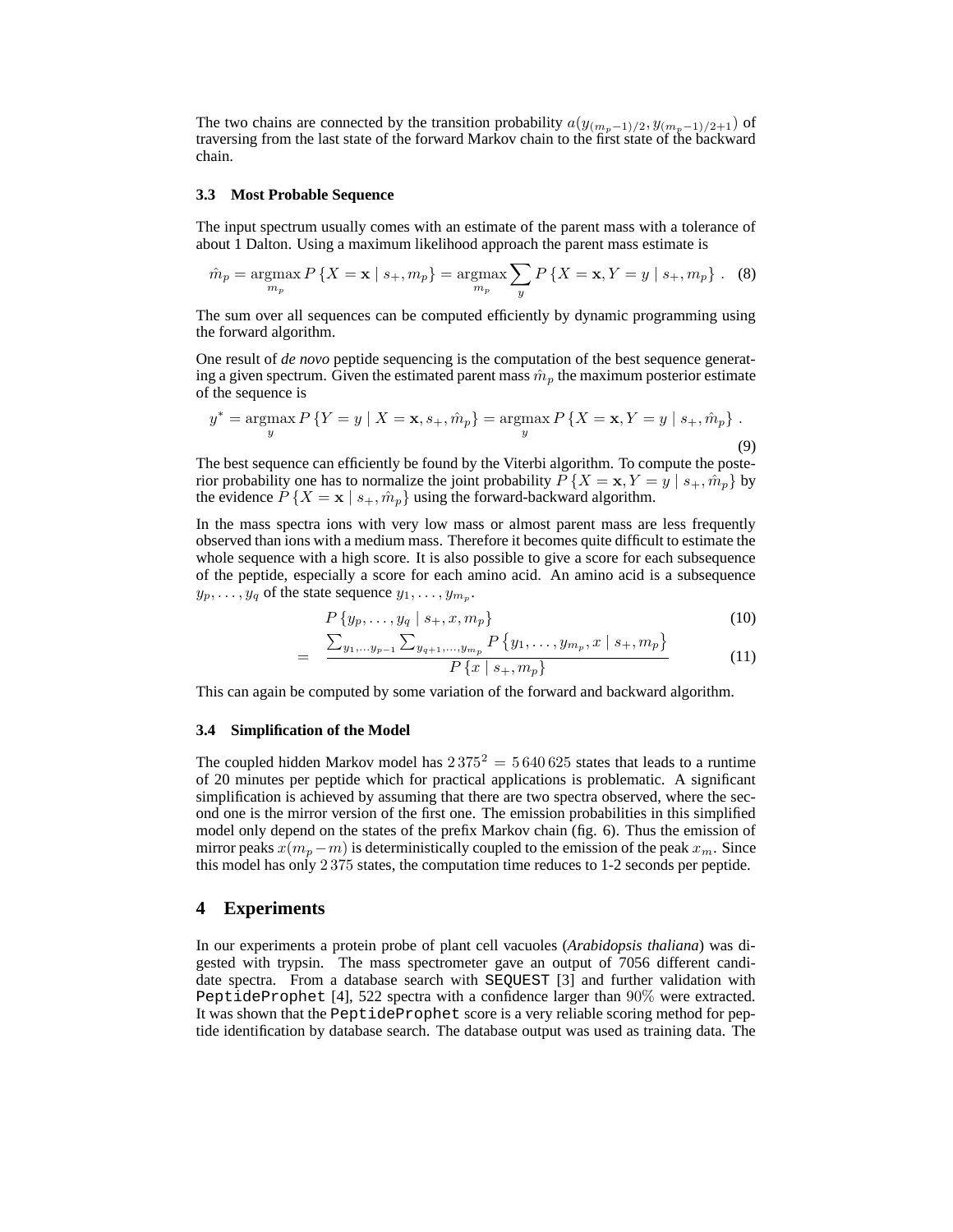

Figure 6: In the simplified model two mirrored spectra are observed. The emission of symbols is coupled with the amino acid bounds of the prefix sequence.

quality of the HMM inference is measured by the ratio of common amino acid boundaries and the number of amino acids in the database sequence. The performance of the HMM was tested by leave-one-out cross validation: in each training step the emission probabilities and the amino acid occurrence probabilities are re-estimated, with one sequence excluded from the training set. To estimate the emission probabilities, the ion count is discretized to a fixed number of bins, in such a way that all bins contain an equal number of counts. The leave-one-out scheme is repeated for different numbers of discretization levels.



Figure 7: Cross validation of recall rates for different number of bins in the discretization process. Depicted are the lower quartile, the median and the upper quartile.

The resulting performance recall rate are depicted in figure 7. Choosing 5 bins yields the highest recall value.

We have chosen the prominent *de novo* sequencing programs LUTEFISK [6] and PEAKS [5] as competitors for the simplified HMM. We compared the sequence from the HMM with the highest scoring sequences from the other programs. In figure 8 a) the estimated parent masses compared to the database parent mass is drawn. The plot demonstrates that all *de novo* sequencing methods tend to overestimate the parent mass. The best one is the HMM with 89.1% correct estimations, whereas only 59.3% of the LUTEFISK estimates and 58.1% of the PEAKS estimates are correct. In figure 8 b) boxplots of the recognition rate of peak positions is drawn. The three lines in the box correspond to the lower quartile, the median and the upper quartile of the distribution. The median recall of the HMM is 75.0%, for Lutefisk 53.9% and for Peaks 56.7%. Note that the lower quartile of the HMM results is above 50%, whereas it is below 10% for the other programs.

# **5 Conclusion and Further Work**

A novel method for the analysis of mass spectra in *de novo* peptide sequencing is presented in this paper. The proposed hidden Markov model is a fully probabilistic model for the generation process of mass spectra. The model was tested on mass spectra from vacuola